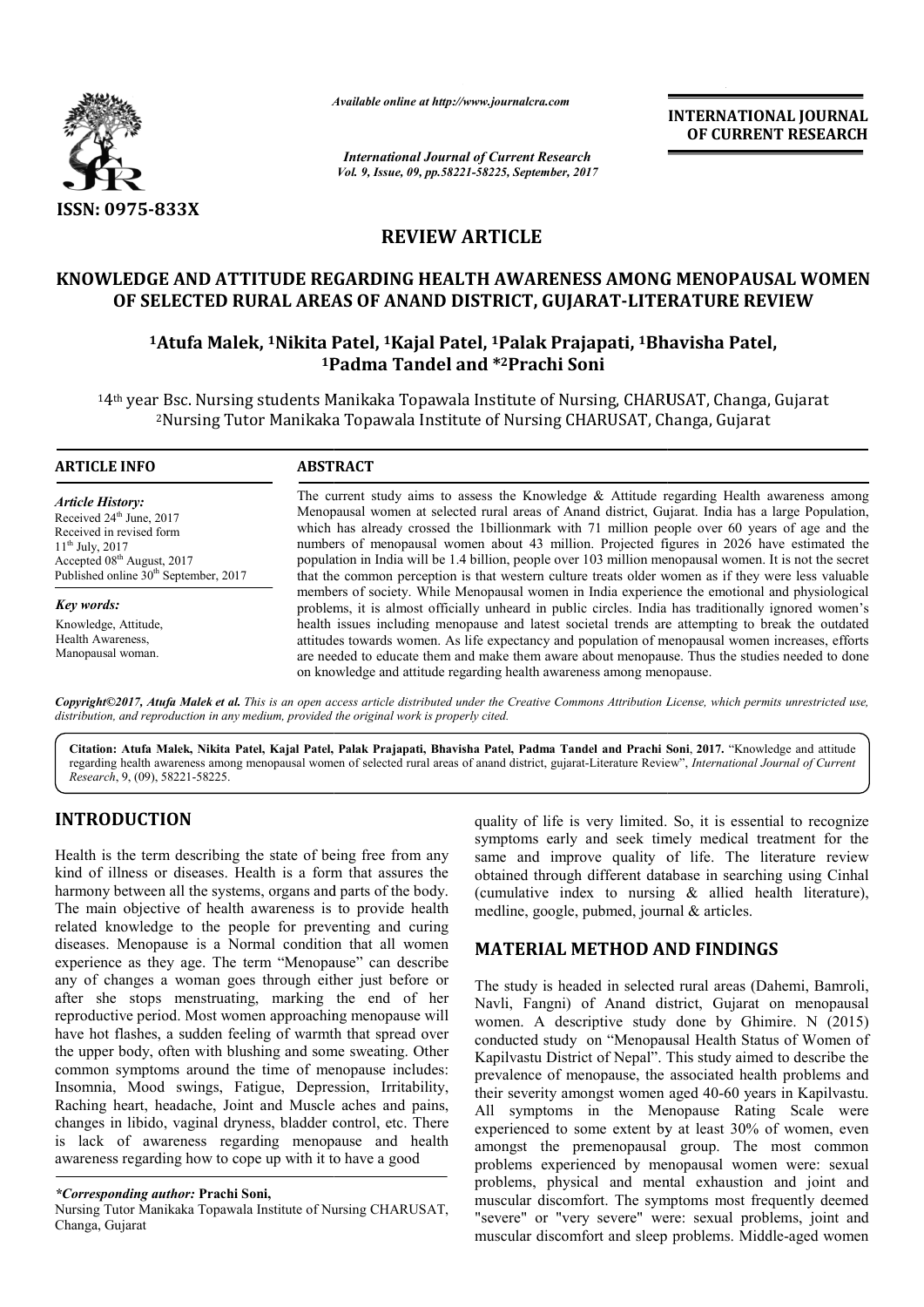in Kapilvastu experienced menopausal symptoms to a substantial degree. The prevalence and severity of these symptoms increased with the menopausal transition, and with increasing age. Menopause itself did not appear to be the primary risk factor for typical "menopausal" symptoms. A cross-sectional study done by venuqopalan. p (2009) conducted study on "menopausal symptoms, and perceptions about menopause among women at a rural community in Kerala." The study was conducted among 106 postmenopausal women staying more than 6 months at Anjarakandy with the help of pretested questionnaire administered by a trained social worker from January to October 2009. The result that mean age of attaining menopause was 48.26 years. Thus study stated that all the ladies were suffering from one or more number of menopausal symptoms. Ladies should be made aware of these symptoms, their causes and treatment respectively.

A cross-sectional study done by Singh A (2013) conducted study on "Menopausal symptoms of postmenopausal women in a rural community of Delhi". The study was conducted in a rural area of New Delhi among 252 postmenopausal women from October 2011 to March 2013. Postmenopausal women experienced at least one or more menopausal symptom(s). The most common complaints of postmenopausal women were sleep disturbances, muscle or joint pain, hot flushes and night sweats. A total of 32.1% (n=81) postmenopausal women suffered from depression and 21.0% (n=53) postmenopausal women suffered from anxiety. It is necessary to critically introspect health needs of postmenopausal women and specific components can be incorporated in the national health programs. A descriptive correlational study done by mathunjwa (2006) conducted study on "The relationship between personal characteristics and health status among southern rural African." The sample was comprised of all of the participants in the original study 206, who were African-American women between 40 and 60 years of age. The Menopausal Health Survey, the People In Your Life Questionnaire, the Life Stress Questionnaire, and the Beck Depression Inventory-II were utilized in data collection. The study findings revealed that knowledge on menopause ,social support , decision making, and full-time employment were significantly associated with having favorable self-perceived physical health status. The study also revealed that advancing age was positively and significantly associated with self-care practices.

A cross-sectional study was done by fallahzadeh (2010). Study conducted on "Quality of life after the menopause in Iran: a population study". This cross-sectional study was conducted through cluster sampling among 480 postmenopausal women in Yazd, Islamic Republic of Iran, in 2008. The results showed that the menopausal women have worse QoL scores in vasomotor dimension and higher QoL scores in physical dimension. Univariate analysis showed that there were significant differences in the MENQOL scores by age, number of children, education, postmenopausal stage, employment status, and BMI. Logistic regression determined that vasomotor score decreased with age. Employment and number of children decreased the risk of having psychosocial scores above the median. Postmenopausal stage  $\geq$ 5 increased the risk for higher scores within the sexual domain, respectively. Menopause causes a decrease in quality of life, which is dependent to work and other socio-demographic variables. Therefore, it is necessary to develop effective intervention programs to improve quality of life after menopause.

An analytic cross- sectional study was done in (2015). Study conducted on "Knowledge of Women in Reproductive Age about Menopausal Problems and Preventive Health Behaviors in Tanta City". The study sample was chosen as a systematic random sample, where as one woman was interviewed every 3rd woman from those attending the MCH centers, their ages ranged from 15 years to 49 years old, where their number was 300 through the study period. A structure interview questionnaire sheet was used to collect the necessary data. Result shown that More than two thirds of the studied women (72%) had poor level of knowledge about symptoms and signs of menopause, and two thirds of them (66%) had also poor level of knowledge about onset and causes of menopause. Whereas of the studied women had poor level of knowledge about preventive health behavior, management and concept of menopause. - There was negative correlation between studied women knowledge about menopause and their total level of knowledge about health problems of menopausal women  $(p<0.05)$ .

A descriptive study done by Emelege (2014). Study conducted on "The Use of Alternative Methods in Reducing Menopausal Complaints in Turkey". This study was carried out on 246 women in their menopausal period. The result shown that 37.4% of women were determined to use alternative methods to reduce their menopausal symptoms. In the consequence of statistical analysis, a significant relation was found between the menopausal complaints such as hot flashes, night sweats and sleeping problem and the use of alternative methods in order to reduce their menopausal complaints ( $p<0.05$ ). It was determined that the women at their menopausal ages experienced vasomotor complaints and sleeping problems and they used alternative methods to reduce those problems. A cross-sectional study was done by sankar amrita, goswamikakoli, pithadiapradeep (2014). Study conducted on "A Study on Health Profile of Post-menopausal Women in Jamnagar district, Gujarat". Sample is 300 women (100 each from urban, urban slum and rural areas of Jamnagar district) aged between 40 and 65 years, through simple random sampling method. Result shown that Mean age at menarche and menopause were  $14.73\pm1.40$  and  $46.3\pm5.29$  (mean $\pm$ SD) respectively, which were higher in rural areas, followed by urban slums and urban areas of Jamnagar district. Whereas mean age at marriage and first pregnancy were found to be  $17.71\pm3.31$  and  $20.18\pm3.27$  (mean $\pm$ SD) respectively, which were higher in urban areas followed by urban slums and rural areas. The most common symptoms associated with menopause were joint pain (64%), backache (58%), irritability (56.66%), forgetfulness and sadness (48%) and vasomotor symptoms like hot flushes and night sweats (47.33%).

As life expectancy and population of post-menopausal women increases, efforts are needed to educate them and make them aware about various menopausal symptoms. This will enable them to recognize these symptoms early, to seek timely medical treatment for the same and improve quality of life. A descriptive study was conducted to assess the prevalence and the relative importance of risk factors for low bone mass at pune among urban women in the age group of above 40years. A sample of 80 premenopausal women & 90 postmenopausal women the age group is 40-75 years. The study results revealed that bone mineral density was significantly lower in post menopausal than the pre menopausal women  $(p<0.001)$ . The study was concluded that low intake of calcium &low intake of vitamin D along with poor sun light exposure are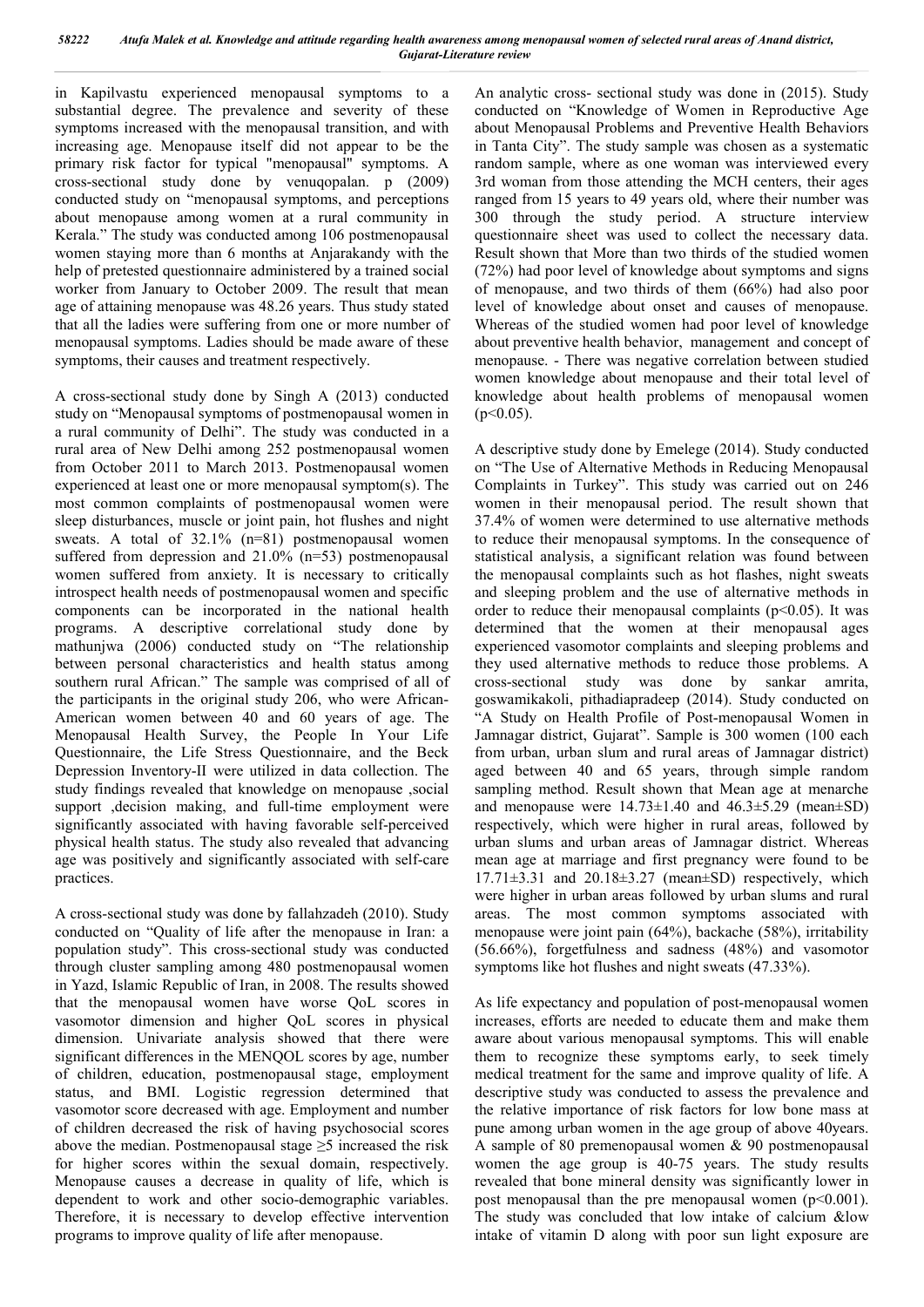major factors contributing to bone loss in urban women above 40years of age. A cross-sectional study was conducted to determine the effect of the menopause on various coronary heart disease risk factors and on the global risk of Coronary Heart Disease in a population based sample of women at France. A sample of 1730 randomly selected women the age group is 35-64 years, based on the date of late menses. The results shows that post menopausal women had significantly higher age-adjusted levels of total cholesterol and Low-density Lipoprotein cholesterol. The 10 years risk of Coronary Heart Disease was higher in post menopausal as compared with perimenopausal The study was concluded that Coronary Heart Disease risk increases during the sixth decade.

A cross sectional study was conducted to identify the average age at menopause, and to assess knowledge and attitude towards menopause, among women in Karachi. A sample of 925 women aged over 35 years was taken and interviews were analyzed. The result shows that there were 287 menopausal women, whose mean age of women, whose mean age at menopause was 47.1(4.7) year. Out of these 135(47%) wanted their menses to continue and 235(82%) had consulted a physician after menopause. 58% women know the definition Of menopause and 53% said that women should consult a physician premenopausal. Source of knowledge about the menopause included relatives (35%), television (18%), neighbors (17%), friends (17%) and health care providers (14%). The study concluded that evidenced-based information about the menopause should be provided for women.

A descriptive study was conducted to assess the association between life course socio economic adversity and age at menopause. Among 4,056 women aged 60 to79 years randomly selected in Latin America and Caribbean. The result shows that median age at menopause was 50 years. The following life course socio economic indicators were associated with earlier age at menopause. And they are low education, manual occupation/housewives, current smoking, null parity, and multiparty. The study concluded that median age at menopause occurs several years earlier in women. The results supported the association between life course socioeconomic and age at menopause. A cross-sectional study was conducted to investigate the influence of body weight and weight change on age at natural menopause at Turkey. The study included of 1,106 women in that 46% were post menopausal, rest of the women's are pre menopausal age groups. The study result reveled that those who had a history of episodic weight loss of more than 5kg was independently associated with later age at natural menopause. After history of episodic weight loss of more than 5kg, smoking, premenopausal type2 diabetes emerged as time-dependent predictors of age at natural menopause. The study concluded that premenopausal Body Mass Index gain rate and premenopausal history of episodic Weight losses of more than5kg are independently associated with later age at natural menopause.

A cross-sectional study done by Linday k. roth (2001). Study conducted on "Risks of smoking to reproductive health: Assessment of women's knowledge". Survey was given to 388 female hospital employees. Knowledge of smoking-related illnesses that are specific to women was assessed. Regression analysis was used to discern potential predictors of this knowledge. The result shown that Most women are aware that smoking causes respiratory disease (99%), lung cancer (99%), heart disease (96%), and pregnancy complications (91%). Few women are aware of the health risks of smoking that are specific to women, such as infertility (22%), osteoporosis (30%), early menopause (17%), spontaneous abortion (39%), ectopic pregnancy (27%), and cervical cancer (24%). Knowledge of these health risks was not predicted by age, education, or smoking status. Health care professionals were no more likely than other women to have knowledge of these risks.

A cross-sectional study done by Himansu, and waidyasekera (2009). Study conducted on "Menopausal symptoms and quality of life during the menopausal transition in Sri Lankan women". A community-based, cross-sectional study was conducted on 683 women ages 45 to 60 years living in the district of Colombo, Sri Lanka. A cluster sampling method was used for recruitment of the sample. The result shown that the sample, 59.4% were postmenopausal and 18.4% were perimenopausal; 90% of the sample had one or more menopausal symptoms. The most prevalent menopausal symptoms were joint and muscular discomfort (74.7%), physical and mental exhaustion (53.9%), and hot flushes (39.1%). Hot flushes sleep problems, and joint/muscular discomfort showed an increase in prevalence from the premenopausal category to the postmenopausal category ( $P < 0.05$  for all). Chronic illness in the women was significantly associated with the presence of menopausal symptoms ( $P < 0.01$ ). Women with menopausal symptoms had significantly lower ( $P < 0.05$ ) quality-of-life scores in most of the domains of the Short Form 36 compared with women without symptoms.

An experimental study was conducted among 60 menopausal women, 30 each in experimental and control group who met inclusion criteria. The menopausal women were identified in both the groups and level of depression was assessed using Cornell Dysthmia rating scale. Simple random sampling technique by lottery method was used for selecting the sample. Autogenic relaxation was practiced by the menopausal women for four weeks. The findings revealed that in experimental group, after intervention of autogenic relaxation on depression among menopausal women, 23 (76.7%) had mild depression. There was a statistically significant effectiveness in experimental group at the level of  $p < 0.05$ . There was a statistically significant association between the effectiveness of autogenic relaxation on depression among menopausal women in the post-experimental group with the type of family at the level of  $p < 0.05$ .

A cross-sectional survey done by Alquaiz J M (2008). Study conducted on "Determinants of severity of menopausal symptoms among Saudi women in Riyadh city". Women aged > 40 years attending or accompanying their relatives in outpatient clinics in King Khalid University Hospital were invited to participate in the study. The English version of the Menopause Rating Scale (MRS) was used to assess the severity of menopausal symptoms after translation and validation on a sample of 30 women. The results shown those totals of 490 women were included. Severe urogenital symptoms were more common among housewives compared to working women, 95% confidence interval and women living in apartments or small houses compared to women living in villages. Nulliparous women had more severe somatic symptoms compared to those who had been pregnant. Women who exercised regularly were less likely to experienceseveresomaticandurogenitalsymptoms**.**Obese wome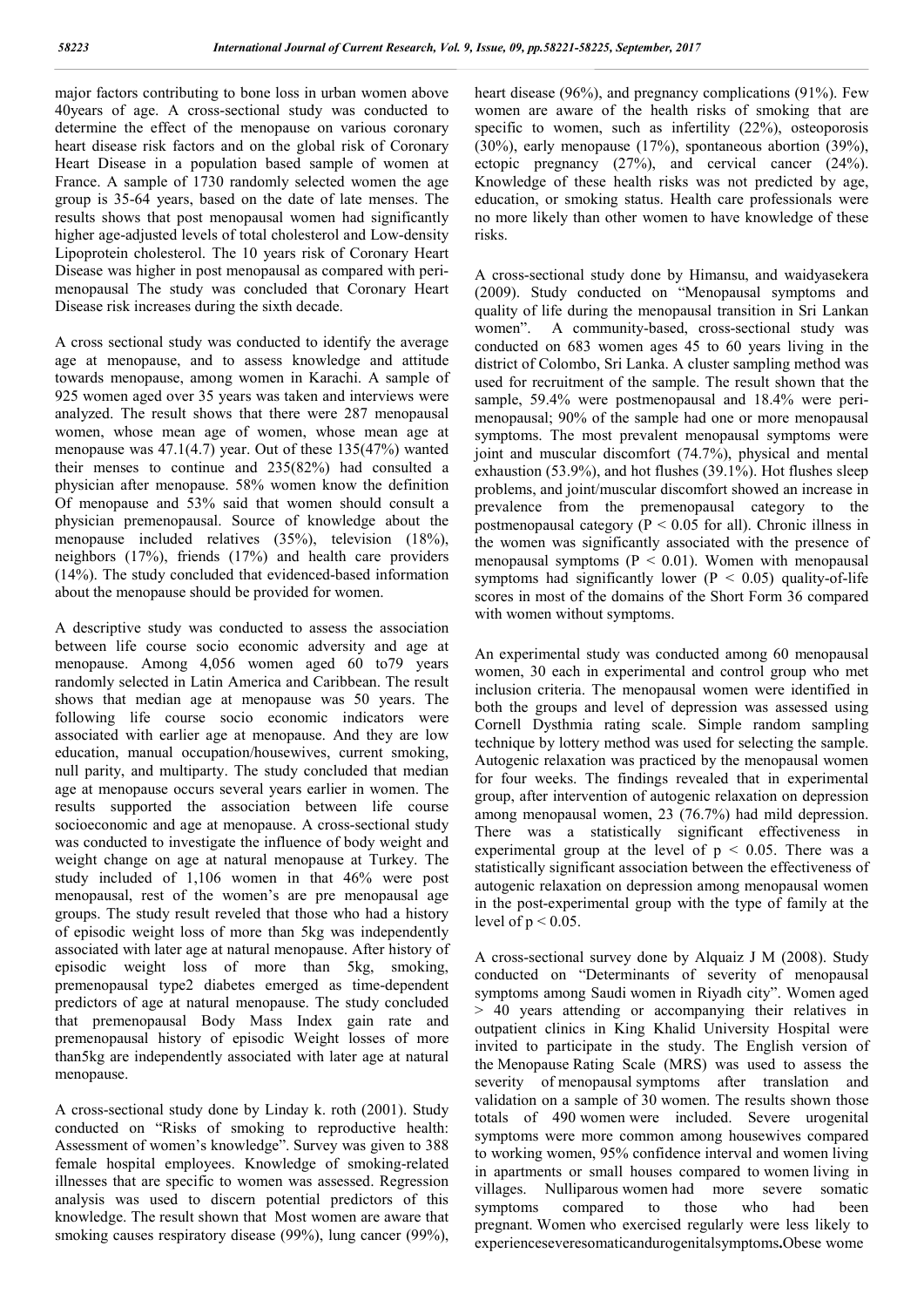n experienced more severe psychosomatic symptoms compared to those of normal body mass index. Women who are housewives, living in apartments, not exercising regularly and obese are more likely to suffer from severe symptoms of menopause.

A Cross-sectional study done by Bell R.J. (2015) Study conducted on "Use of complementary and alter native medicines for menopausal symptoms in Australian women aged 40-65 years. The study conclude that Australian women at midlife are using CAMs that are known to be ineffective for managing VMS. Health care providers need to be more involved in guiding women in the treatment of VMS and other menopausal symptoms. More judicious use of supplements such as fish oil and glucosamine, particularly by older women, is needed until their efficacy and safety profiles are better understood. A cross-sectional study done by Calvop'erez A (2013). Study conducted on "Quality of life of menopausal women in the island of Majorca: a population based study". Study was conducted with a sample of 428 women. The study shown that Among women in Majorca, the mean QOL is better than the national mean of the Spain reference population. It declines with age and levels off at menopause. In menopausal women, QOL improves slightly in tandem with educational level. 29% of menopausal women were on some form of therapy, most commonly a mix of estrogens and gestagens (36%).

Only a weak association was detected between being menopausal and QOL. A study conclude that The Cervantes questionnaire allows periodic study sample cut-offs to determine whether changes in socio**-**demographic and disease-related variables are also accompanied by changes inself-perceived QOL. It is much better in menopausal women in Majorca than in those in the Spanish mainland. A crosssectional study done by Tayel SA (2013). Study conducted on "Assessment of symptoms of menopause and their severity among Saudi women in Riyadh". Sample are Four hundred and ninety healthy women aged 40-55 years. The result shown that mean (SD) age of the women in menopause was 47.9 (6.03) years. The most frequent symptoms were muscle and joint problems occurring in 411 women (83.9%), physical and mental exhaustion in 393 (80.2%), heart discomfort in 358 (73.1%), sleeping disorders in 349 (71.2%), hot flashes in 348 (71.0%), and irritability in 348 (71.0%); in addition, 179 (36.5%) of these women experienced severe psychological distress. Perimenopausal women had higher total and subscales scorings for somatic symptoms than did premenopausal and postmenopausal women (P=.008). The study conclude that number of Saudi women reporting hot flashes and night sweats was comparable to the number of Western women. In addition, somatic symptoms were more prevalent among perimenopausal than among premenopausal women. A crosssectional study done by monterrosa-castro A (2013). Study conducted on "Assessment of sleep quality and correlates in a large cohort of Colombian women around menopause". Study involved1, 078 Colombian women aged 40 to 59 years who completed the Pittsburgh Sleep Quality Index (PSQI), the Menopause Rating Scale (MRS), and a general questionnaire exploring sociodemographic data. The result shown that median [interquartile range] age of the whole sample was 49.0 [9.0] years. Significant correlations between PSQI global scores and MRS total and subscale scores were found. Multiple linear regression analysis found that higher PSQI scores (poorer quality of sleep) correlated with higher

MRS psychological and somatic subscale scores (more severe symptoms), smoking habit, and hypertension. Menopause status and black ethnicity were excluded from the final regression model. Study conclude that Despite study limitations, poor sleep quality is highly prevalent in this large middle-aged Colombian female sample and is related to menopausal symptom severity, tobacco use, and presence of hypertension.

## **Conclusion**

The Study concluded that 4% of Menopausal women have inadequate Knowledge regarding health awareness, 60% menopausal women have moderate and 36% menopausal women have adequate knowledge regarding health awareness. And 12% negative, 65% neutral & 23% Positive Attitude towards health Awareness. It suggests that menopausal women residing at rural areas of Anand district has adequate knowledge and good Attitude.

### **Acknowledgement**

We (Atufa Malek, Nikita Patel, Kajal Patel, Palak Prajapati, Bhavisha Patel, Padma Tandel) Investigators would like to acknowledge Primary health centers Anand & CHARUSAT University Changa, Gujarat, India.

### **Conflict of Interest:** None.

**Sources of Finding:** No separate Finding was received for this study.

**Ethical clearance:** Taken from Chief district health officer, Anand & Additional director of Health, Ghandhinagar, Gujarat.

## **REFERENCE**

- Agrinier, N., Cournot, M., Dallongeville, J., Arveiler, D., Ducimetiere, P., Rudidavets, J.B., Ferrieres, J. 2010. "Menopause and modifiable coronary heart disease risk factores: Population based study". Maturitas, Mar; 65(63):237-43,Epub-2009,Dec23.PMID:20031345 https://www.ncbi.nlm.nih.gov/pubmed/?term=PMID%3A2 0031345
- AlQuaiz, A.M., Tayel, S.A., Habiba, F.A. 2013. "Assessment of symptoms of menopause and their severity among Saudi women in Riyadh" *Ann Saudi Med,* Jan-Feb;33(1):63- 7.PMID:23458944 https://www.ncbi.nlm.nih.gov/pubmed/ 23458944
- Alquaiz, J.M., Siddiqui, A.R., Tayel, S.A., Habib, F.A. 2014. "Determinants of severity of menopausal symptoms among Saudi women in Riyadh city" Climacteric., Feb; 17(1):71- 8, Epub 2013 Aug 25. PMID:2397188 https://www.ncbi. nlm.nih.gov/pubmed/23971880
- Aydin, Z.D. 2010. "Determinants of age natural menopause in the Isparta Menopause and Health Study: premenopausal body mass index gain rate and episodic weight loss" Menopause, May-Jun; 17(3):494-505.PMID:20065885. https://www.ncbi.nlm.nih.gov/pubmed?term=PMID%3A20 065885
- Baig, L.A., Karim, S.A. 2006. "Age at menopause, and knowledge and attitudes to menopause of women in Karachi, Pakistan" Menopause, Soc. Jun; 12(2):71-